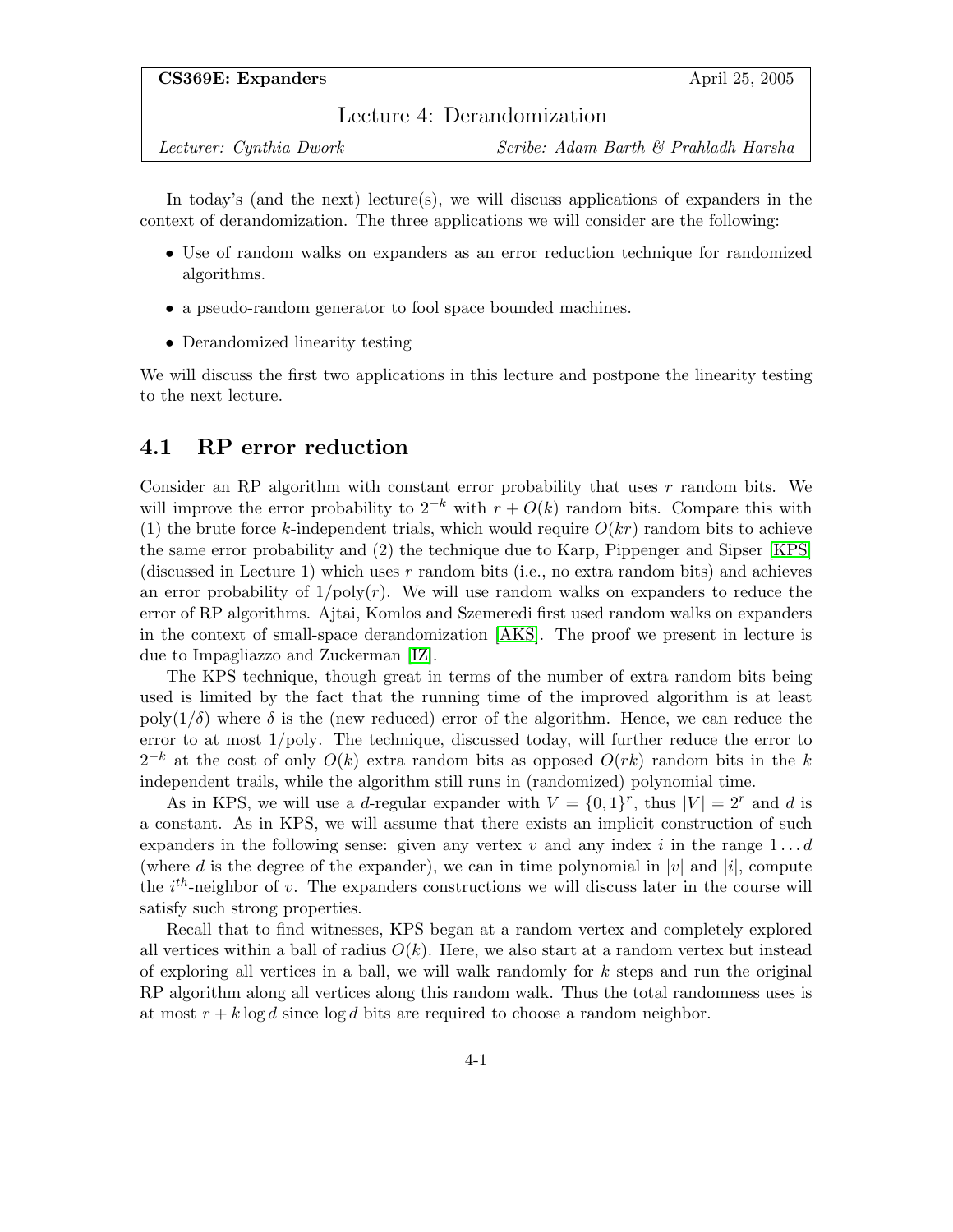Clearly, if the input is a NO instance, then this new algorithm will also reject. Our concern is that there might exist YES instances, for which the random walk fails to arrive at even one membership witness. The following theorem shows that this is highly unlikely.

**Theorem 4.1** (Hitting Property of Expander Random Walks). Given a graph  $G = (V, E)$ with spectral expansion  $\lambda$  and  $B \subset V$ , the probability a random walk of length k, starting from a random vertex  $r_0 \in_R V$ , starts and remains in B is  $\leq (\mu^2 + \lambda^2)^{k/2}$ , where  $\mu =$  $|B|/|V|$  is the density of B.

For every RP language L and every  $x \in L$ ,  $|W_x|/2^r \geq 3/4$ . For our application to derandomization, we set  $B = V \setminus W_x$  and obtain the required error-reduction for RP.

*Proof.* We wish to bound  $Pr_{r_0,\dots,r_k} [r_0,\dots,r_k \in B]$ , where  $r_i$  is the *i*th vertex encountered in the random walk on G.

Let  $A$  be the normalized adjacency matrix for  $G$ , where the vertices of  $G$  are ordered such that the first  $|B|$  vertices are the elements of B. Fix P to be the projection matrix onto B, that is

$$
P = \left(\begin{array}{c|c} I_{|B|\times|B|} & 0_{|B|\times|V\setminus B|} \\ \hline 0_{|V\setminus B|\times|B|} & 0_{|V\setminus B|\times|V\setminus B|} \end{array}\right).
$$

In other words,  $P_{i,j} = 1$  if  $i = j$  and  $i, j \in 1, \ldots, |B|$  and is 0 otherwise. For any distribution  $\pi$  on the set of vertices V, note that  $||P_{\pi}||_1$  is the probability that a vertex chosen according to  $\pi$  is in the set B.

Fix u to be the uniform distribution on V. As mentioned above,  $||Pu||_1$  is the probability a uniformly randomly selected vertex lies in B, *i.e.*  $||Pu||_1 = \mu$ . Similarly,  $||P(AP)u||_1$  is the probability  $r_1$  is also in B, *i.e.* the probability both  $r_0, r_1 \in B$ . By an inductive argument, we seek to bound  $||P(AP)^{k}u||_1$ . Observe  $||(PAP)^{k}u||_1 = ||P(AP)^{k}u||_1$ , as P is idempotent. It will be more convenient to work with  $||(PAP)^{k}u||_1$  than  $||P(AP)^{k}u||_1$ . We now switch to the  $L_2$  norm and will later return to the  $L_1$  norm.

We first show that a single application of  $PAP$  to any vector x reduces its  $L_2$ -norm by a factor of  $\sqrt{\mu^2 + \lambda^2}$ .

<span id="page-1-0"></span>Claim 4.2.  $\forall x \in \mathbb{R}^n$ ,  $|| (PAP)x||_2 = \sqrt{\mu^2 + \lambda^2} \cdot ||x||_2$ .

Assuming this claim, we complete the proof of the theorem. Applying the claim  $k$  times, we obtain

$$
|| (PAP)^k x ||_2 \leq (\mu^2 + \lambda^2)^{k/2} \cdot ||x||_2.
$$

We now return to the  $L_1$  norm.

$$
\|(PAP)^{k}u\|_{1} \leq \sqrt{N} \|(PAP)^{k}u\|_{2} \qquad \text{By Cauchy-Schwarz Inequality}
$$
  
\$\leq \sqrt{N} (\mu^{2} + \lambda^{2})^{k/2} \|u\|\_{2}\$  
= (\mu^{2} + \lambda^{2})^{k/2}.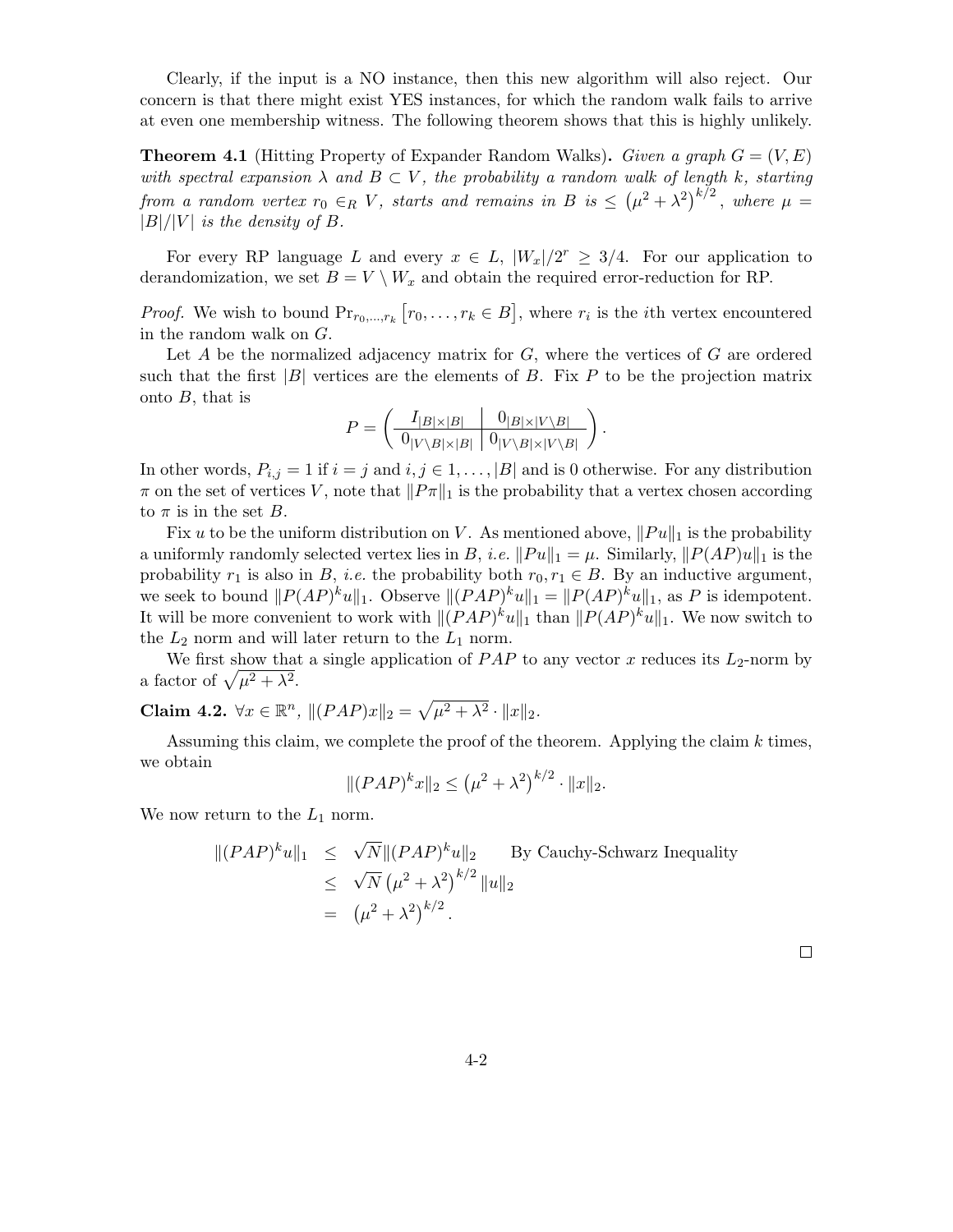We now prove Claim [4.2.](#page-1-0)

**Proof of Claim [4.2:](#page-1-0)** The main intuition behind the proof is that A reduces the length of component of the vector  $x$  that is orthogonal to  $u$  while  $P$  reduces the length of the component of  $x$  along  $u$ . Together, they reduce the length of  $x$ .

Fix  $y = Px$  and split  $y = y^{\parallel} + y^{\perp}$ , where  $y^{\parallel}$  is parallel to u and  $y^{\perp}$  is perpendicular to u. By the triangle inequality and  $Ay^{\parallel} = y^{\parallel}$ ,  $||PAy||_2 \leq ||Py^{\parallel}||_2 + ||PAy^{\perp}||_2$ . Because of the second eigenvalue,  $||Ay^{\perp}||_2 \le \lambda ||y^{\perp}||_2 \le \lambda ||y||_2 \le \lambda ||x||_2$  (since the length of y is at most that of x, recall that y is the projection of x). Therefore,

<span id="page-2-0"></span>
$$
||PAy^{\perp}||_2 \le ||Ay^{\perp}||_2 \le \lambda ||x||_2 \tag{1}
$$

As for the  $y^{\parallel}$  term,

$$
y^{\parallel} = \left(\frac{y \cdot u}{\|u\|_2^2}\right)u, \text{ which implies } y^{\parallel} = \left(\sum_i y_i\right)u.
$$

By observing  $y = Px$  and so y has support  $|B| = \mu N$ .

$$
||y^{||}||_2^2 = \sum_{i=1}^N \frac{(\sum_{i=1}^{\mu N} y_i)^2}{N^2}
$$
  
= 
$$
\frac{(\sum_{i=1}^{\mu N} y_i)^2}{N}
$$
  

$$
\leq \frac{\mu N (\sum_i y_i^2)}{N}
$$
 (By Cauchy-Schwarz inequality)  
= 
$$
\mu ||y||_2^2
$$

On the other hand, since  $y^{\parallel} = (\sum_i y_i) u$ , we have that  $(Py^{\parallel})_j = (\sum_i y_i) / N$  for  $j = 1, ..., \mu N$ and 0 otherwise. Hence,

$$
||Py^{\parallel}||_2^2 = \sum_{j=1}^{\mu N} \frac{(\sum_i y_i)^2}{N^2}
$$
  
=  $\mu N \frac{(\sum_i y_i)^2}{N^2}$   
=  $\mu ||y^{\parallel}||_2^2$ 

Combining the two we have,  $||Py^{\parallel}||_2^2 \leq \mu ||y^{\parallel}||_2^2 \leq \mu^2 ||y||_2^2 \leq \mu^2 ||x||_2^2$ . Combining equation [\(1\)](#page-2-0) we have  $||(PAP)x||_2^2 \leq (\mu^2 + \lambda^2)||x||_2^2$ . Hence,  $||(PAP)x||_2 \leq \sqrt{\mu^2 + \lambda^2}||x||_2$ 

In this result about RP, we worry about not hitting a witness. For a similar result about BPP, however, we need to show we encounter approximately the correct fraction of appropriate witnesses. For random walks on the complete graph  $(i.e.$  independent trials), Chernoff bounds tell us the witness fraction will be close to the appropriate ratio with high probability. It is possible to obtain a similar Chernoff bound for random walks on expanders, but we omit the details.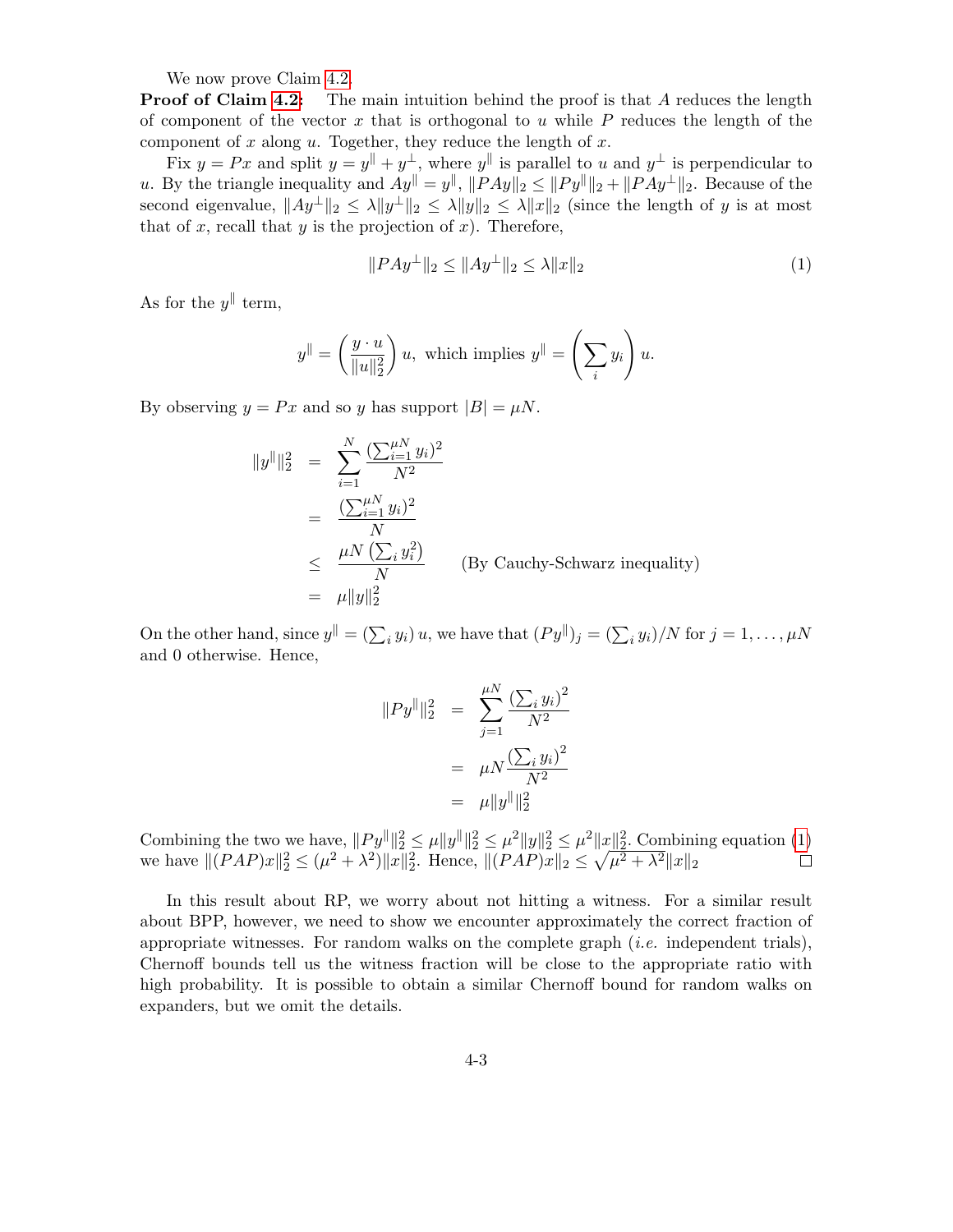# 4.2 PRGs for Space Bounded Computation

The general idea of pseudo-random generators is to output a long string from a short, truly random seed such that some restricted class of adversaries (typically time-bounded adversaries) cannot distinguish (with greater than some probability) the long string from a long string of truly random bits. We think of a generator as taking a seed of length  $s(n)$ and producing a string of length  $f(n)$ .

**Definition 4.3.** Let M be a randomized Turing machine using, on input w,  $f(|w|)$  random bits. The family  $\{g_n\}_{n=1}^{\infty}$  of functions  $g_n: \{0,1\}^{s(n)} \to \{0,1\}^{f(n)}$  is an e-generator for M if, for all w,

$$
\left|\Pr_{r \in \{0,1\}^{f(|w|)}} \left[M(w,r) \,\,accepts\right] - \Pr_{z \in \{0,1\}^{s(|w|)}} \left[M(w,g_{|w|}(z)) \,\,accepts\right]\right| \le \epsilon
$$

Typically, pseudo-random generators are constructed to fool time-bounded adversaries. Here, we consider constructing a generator to fool (randomized) space-bounded adversaries (specifically logspace machines).

### 4.2.1 Randomized Logspace TM

Before proceeding any further, we have to clarify a point regarding how the random bits are accessed in a randomized space bounded computation (logspace in our case). There are 2 varying definitions of randomized space bounded TMs based on the manner the random bits are accessed

- The TM obtains the random bits as and when required by it.
- The string of random bits is fed as an auxiliary off-line input (on a separate tape) in addition to the regular input to the TM. In this case, the head accessing the random bits on this tape can move back and forth on the tape.

It is to be noted that in the case of randomized time bounded computation it is immaterial which convention we observe. For randomized space bounded computation, we shall consider only TMs of the first kind or equivalently consider TMs of the second kind in which the head on the random tape is restricted in the sense that it can only move right along the tape (i.e., the random tape is one-way read-only tape) Recall that a space S-bounded machine is also effectively time-bounded, for some large time bound  $2<sup>S</sup>$ .

#### 4.2.2 Nisan's Generator

In this lecture, we will construct a pseudo-random generator for space bounded machines using expanders. The first such PRG construction was given by Nisan [\[Nis\]](#page-10-2). Nisan's construction used hash functions instead of expanders. In this lecture, we give the construction due to Impagliazzo, Nisan and Wigderson [\[INW\]](#page-10-3), that uses expanders.

Typically, we would like the generator to also run within the space-bound  $S$ . If this were the case, we would be able to completely derandomize the randomized space S-bounded machine. Unfortunately, we won't be able to achieve something as strong as that. Instead,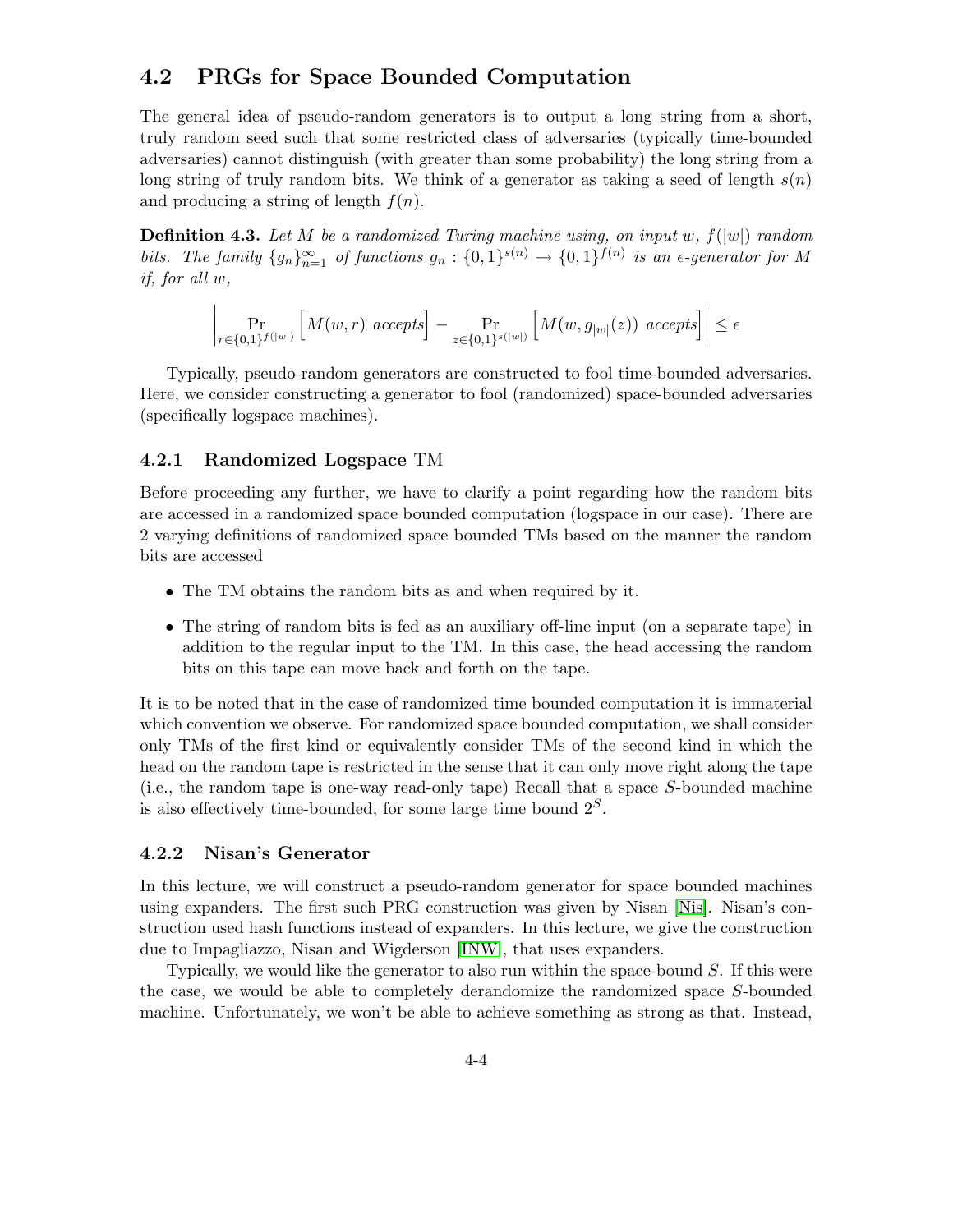we let the generator use more space (specifically  $S^2$  space) than the space S-bounded TM it fools.

We will prove the following theorem in today's lecture.

<span id="page-4-0"></span>**Theorem 4.4.** There exists a n-space-bounded Turing machine  $G : \{0,1\}^{O(\log^2 m)} \rightarrow$  $\{0,1\}^m$  such that for all randomized S-space-bounded Turing machines M, G is a  $(1/2^S)$ generator for M, where  $m = 2^S$  and  $n = O(\log^2 m)$ .

## 4.2.3 Proof of Theorem [4.4](#page-4-0)

Before going into proving the existence of a PRG as mentioned in Theorem [4.4,](#page-4-0) we shall first study the structure of the computation tableau of a randomized space S TM and find how this structure can be exploited to reduce the randomness. The computation tableau for a randomized space  $S$  TM is as shown in Figure 1, i.e., it is a very thin (width at most S), but possibly very long (length can be as long as  $2<sup>S</sup>$ ) tableau.



Figure 1: The Computation Tableau of a space S TM

In the original definition of the randomized TM, the computation requires at most  $2^S$ random bits. We will break the tableau into several components (see Figure [2\)](#page-5-0), each of which require exactly R random bits. Thus, there are at most  $2^S/R$  such components. For simplicity, we will assume that there are actually  $2<sup>S</sup>$  components. R will be typically  $\Theta(S)$ for our purposes, but our proof will work even for larger R.

Consider the first two components  $A_1$  and  $A_2$  both of which require random strings  $r_1$  and  $r_2$  respectively each of length R. If  $r_1$  and  $r_2$  are chosen independently, then by definition the 2 components work to give the right results. We would like to choose  $r_1$  and  $r_2$  in such a manner that their behavior is not significantly different from the case when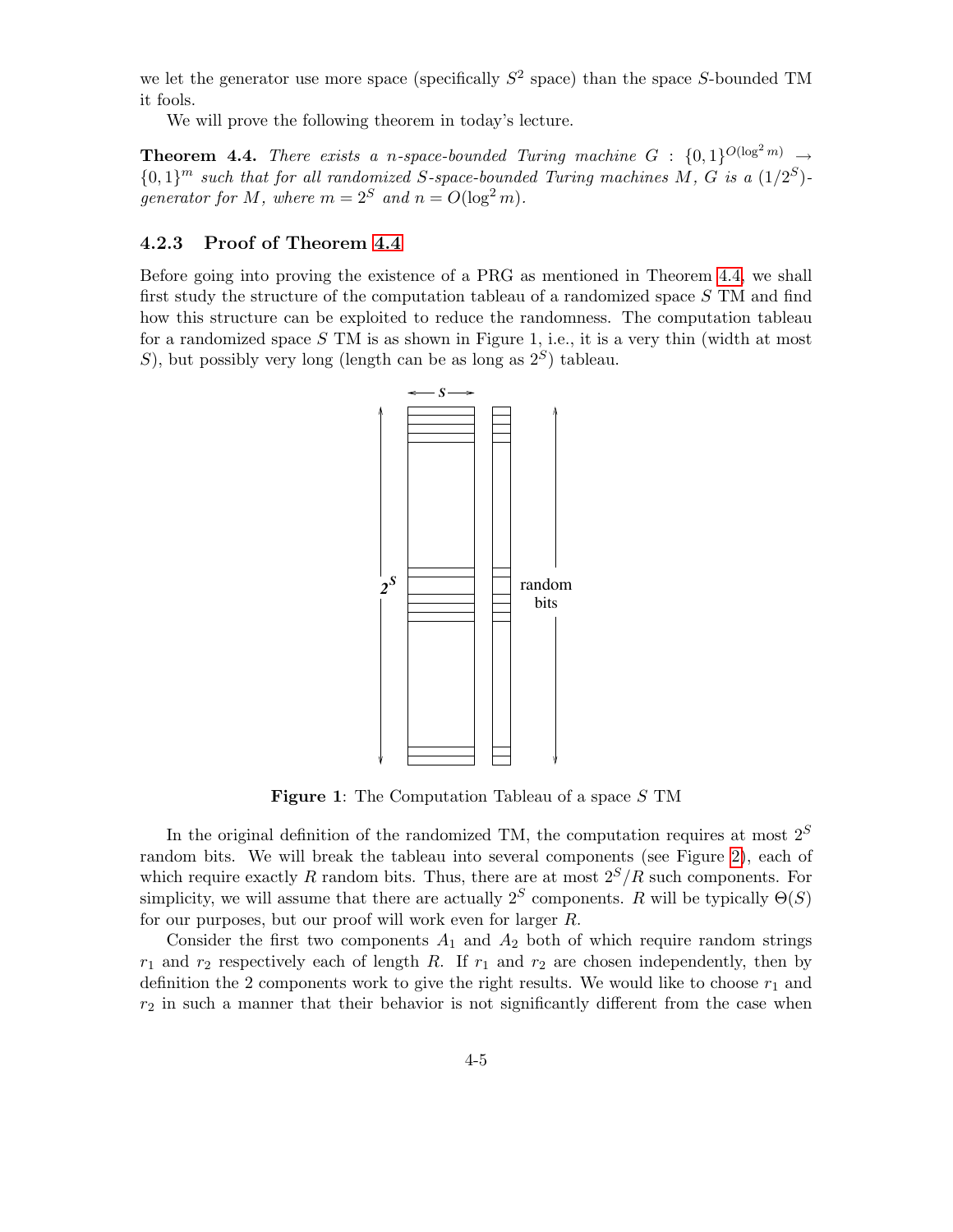

<span id="page-5-0"></span>**Figure 2:** Breaking the tableau into components each requiring  $R$  random bits

 $r_1$  and  $r_2$  are chosen independently. We would now use the fact that the computation tableau is very thin (more specifically, at most  $S$  bits are communicated between the two components  $A_1$  and  $A_2$ ) to let us choose  $r_1$  and  $r_2$  in a manner better than independently.

To put things more formally, we have 2 algorithms  $A_1$  and  $A_2$  such that



<span id="page-5-1"></span>**Figure 3:**  $A_1$ ,  $A_2$  with random inputs

- $A_1$  takes an input  $x_1$  of length r and outputs a string  $b_1$  of length c.
- $A_2$  takes as input the output  $b_1$  of  $A_1$  and another string  $x_2$  of length r and outputs a string  $b_2$  of length c (see Figure [3\)](#page-5-1).

What we are in search of is a generator that supplies strings  $x_1$  and  $x_2$  in a fashion better than choosing them independently. For notational brevity, given a function  $g$ , define functions  $g^l$  and  $g^r$  such that  $g^l(z)$  and  $g^r(z)$  denote the left half and the right half of the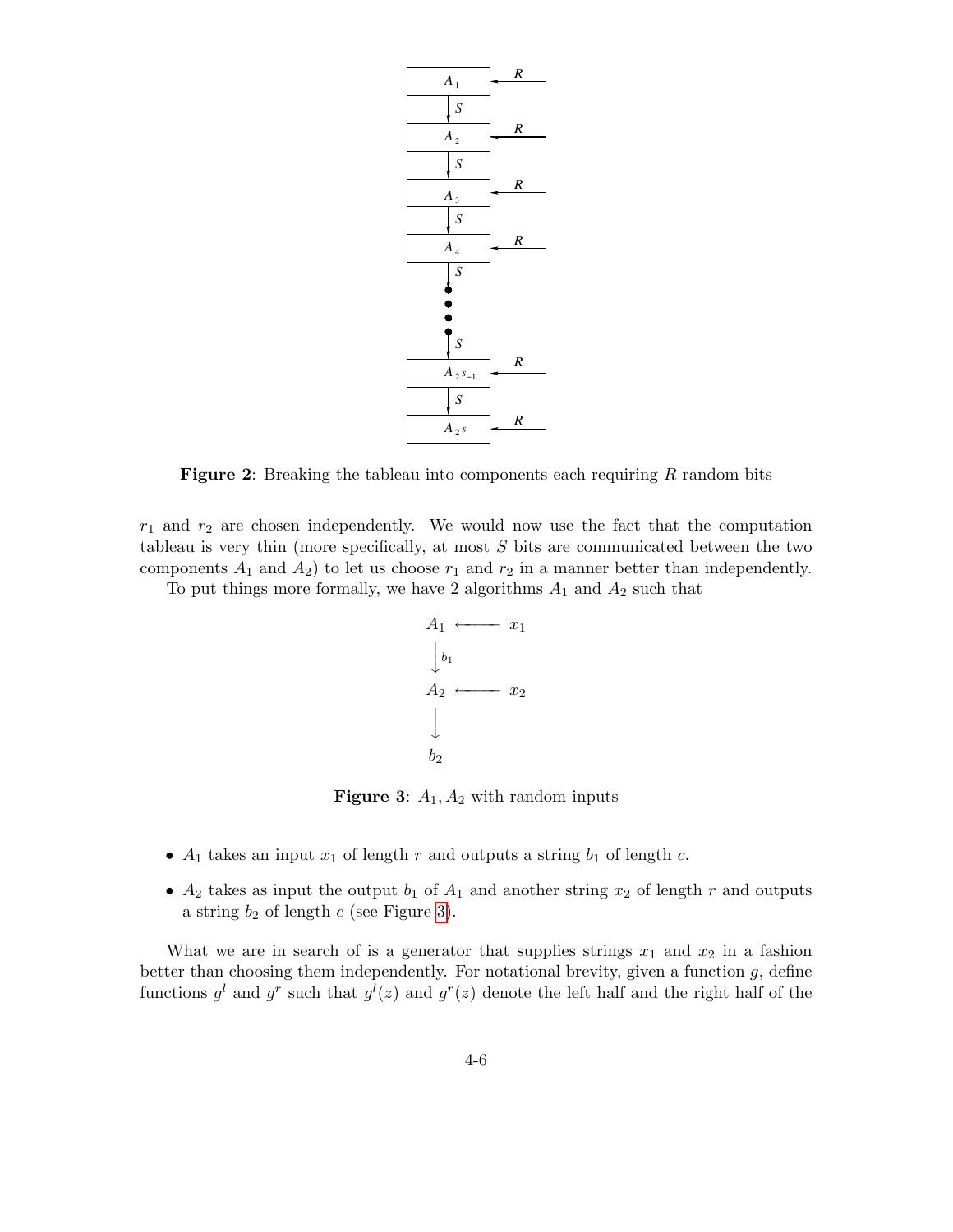string  $g(z)$  (i.e.,  $g(z) = g<sup>l</sup>(z) \circ g<sup>r</sup>(z)$  and  $|g<sup>l</sup>(z)| = |g<sup>r</sup>(z)|$ )<sup>[1](#page-6-0)</sup>. See Figure [4.](#page-6-1)

**Definition 4.5.** A function  $g(g: \{0,1\}^t \rightarrow \{0,1\}^r \times \{0,1\}^r)$  is defined to be a  $\epsilon$ -generator for communication c if for all functions  $A_1$  and  $A_2$  such that  $A_1: \{0,1\}^r \rightarrow \{0,1\}^c$  and  $A_2: \{0,1\}^c \times \{0,1\}^r \rightarrow \{0,1\}^c$ , we have that

$$
\forall b \qquad \begin{vmatrix} \text{Prob} \\ x_1, x_2 \in \{0, 1\}^r \end{vmatrix} [A_2(A_1(x_1), x_2) = b] - \text{Prob}_{z \in \{0, 1\}^t} [A_2(A_1(g^l(z)), g^r(z)) = b] \Big| < \epsilon
$$
  

$$
A_1 \longleftarrow g^l(z)
$$
  

$$
\downarrow b_1
$$
  

$$
A_2 \longleftarrow g^r(z)
$$
  

$$
\downarrow b_2
$$

<span id="page-6-1"></span>**Figure 4:**  $A_1$ ,  $A_2$  with inputs from generator

For notational convenience, we shall call a  $2^{-2c}$ −generator for communication c a c−generator. For the present we shall assume the following lemma and present its proof later (in Section [4.3\)](#page-7-0).

<span id="page-6-2"></span>**Lemma 4.6.** There exists a constant  $k > 0$  such that for all r, c, there exists a polynomial time and linear space computable c−generator g where g is such that  $g: \{0,1\}^{r+kc} \rightarrow$  ${0,1}^r \times {0,1}^r.$ 

Given such a c-generator, we can generate pseudo-random strings for every pair of successive components  $(A_{2i-1}$  and  $A_{2i}$ , such that their behavior is almost similar to the case when pure random strings are fed to all the components. More formally, we let  $g_1$ :  $\{0,1\}^{R+ks} \to \{0,1\}^R \times \{0,1\}^R$  be the S-generator guaranteed by lemma [4.6](#page-6-2) (i.e., by setting  $r = R$  and  $c = S$  in the lemma). For every pair of components  $(A_{2i-1}$  and  $A_{2i})$ , instead of feeding them each with pure random strings of length  $R$ , we now take one random string of length  $R + kS$ , run the generator  $g_1$  on this string and feed the output of the generator to the two components  $A_{2i-1}$  and  $A_{2i}$  (See Figure [5\)](#page-7-1). By doing so, we require only  $2^{S-1} \cdot (R + KS)$  random bits as opposed to  $2^S \cdot R$  random bits. Furthermore, each application of the generator  $g_1$  causes an error of at most  $1/2^{2S}$  (since  $g_1$  is a S-generator). Hence, the total error incurred is at most  $2^{S-1}/2^{2S}$  since we run the generator  $g_1$  at most  $2^{S-1}$  times.

We now have  $2^{S-1}$  components each of which require  $R+kS$  random bits (see Figure [5\)](#page-7-1). Furthermore, as before each pair of successive components communicate at most S bits of information. Hence, we can once again apply the generator to reduce the number of random bits required by every pair of components from  $R + kS$  each to  $R + 2kS$  total. Moreover, we can perform this operation repeatedly till we finally have just one component left. More formally we do the following (also see Figure [6\)](#page-8-0).

<span id="page-6-0"></span><sup>1</sup> ◦ denotes the concatenation operator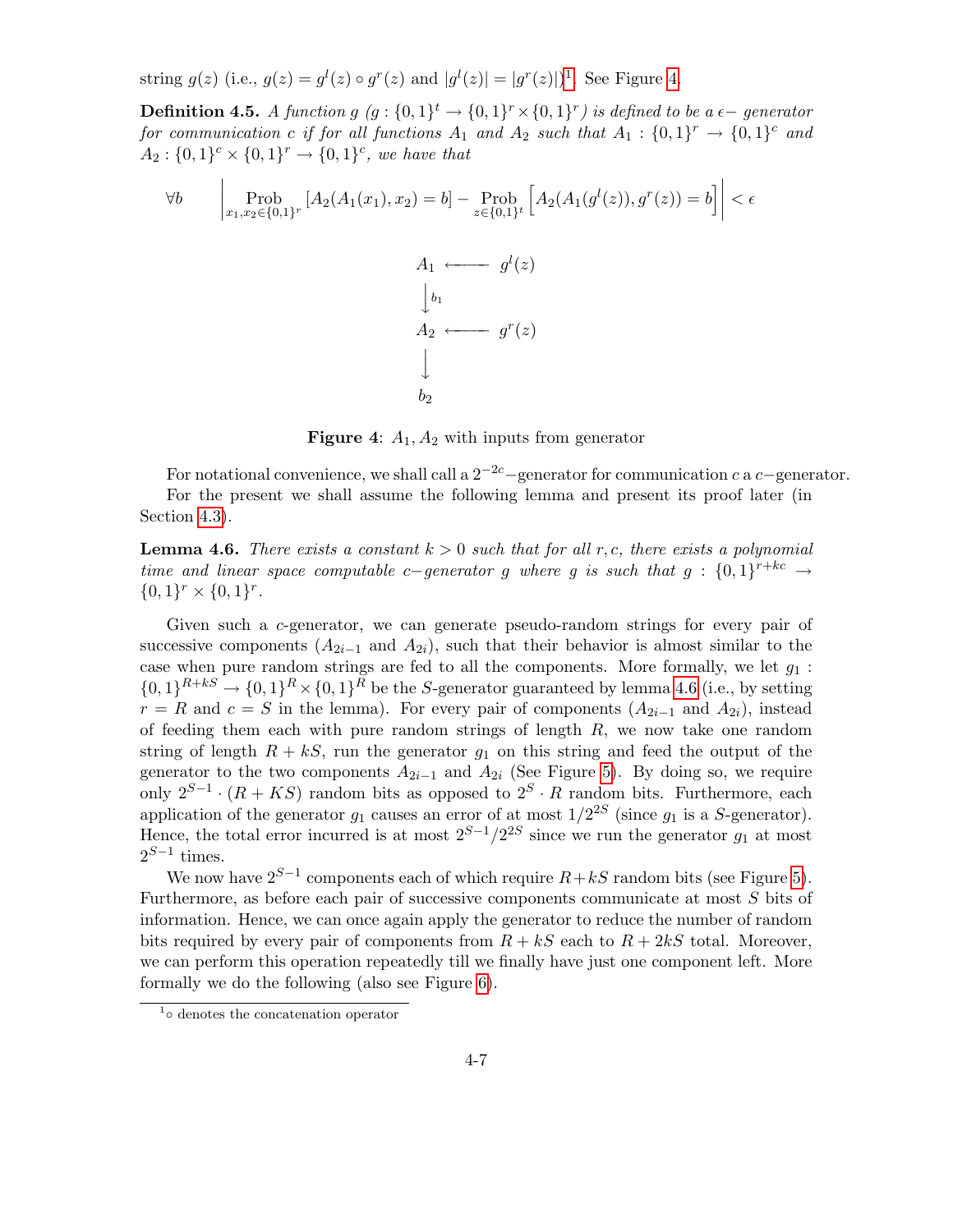

<span id="page-7-1"></span>**Figure 5:** Using S-generator to save randomness

Let  $g_i: \{0,1\}^{R+ikS} \to \{0,1\}^{R+(i-1)kS} \times \{0,1\}^{R+(i-1)kS}$  be a S-generator for  $i =$ 1, 2, ..., S as guaranteed by lemma [4.6](#page-6-2) (i.e., by setting  $r = R + (i - 1)kS$  and  $c = S$ in the lemma). Define functions  $G_i: \{0,1\}^{R+ikS} \to \{0,1\}^{2^i \cdot R}$  for  $i = 0,1,\ldots S$  inductively as follows

$$
G_0(z) = z
$$
  
\n
$$
G_i(z) = G_{i-1}(g_i^l(z)) \circ G_{i-1}(g_i^r(z))
$$

We shall show that the existence of  $G<sub>S</sub>$  implies Theorem [4.4.](#page-4-0) Clearly, by definition of  $G_S, G_S$  is a Space(n) TM (i.e., it runs in space  $O(R + kS^2)$ ). We only have to show that  $G<sub>S</sub>$  fools all randomized space S TMs, which is implied by the following lemma.

**Lemma 4.7.** For all TMs A that run in space S and in time  $2^S$ ,  $G_S$  is an  $2^{-S}$ -generator for A

*Proof.* Each application of the generator  $g_i$ , for any i, incurs an error of at most  $1/2^{2S}$  (as guaranteed by Lemma [4.6\)](#page-6-2). There are at most  $2^{S-1}+2^{S-2}+\cdots+2+1=2^S-1$  applications of the generator  $g_i$  (over all i) (see Figure [6\)](#page-8-0). Hence, the maximum error incurred is at most  $(2^S - 1)/2^{2S} < 1/2^S$ . Thus, proved.

 $\Box$ 

# <span id="page-7-0"></span>4.3 Proof of Lemma [4.6](#page-6-2) using Expanders

We prove Lemma [4.6](#page-6-2) using the expander mixing lemma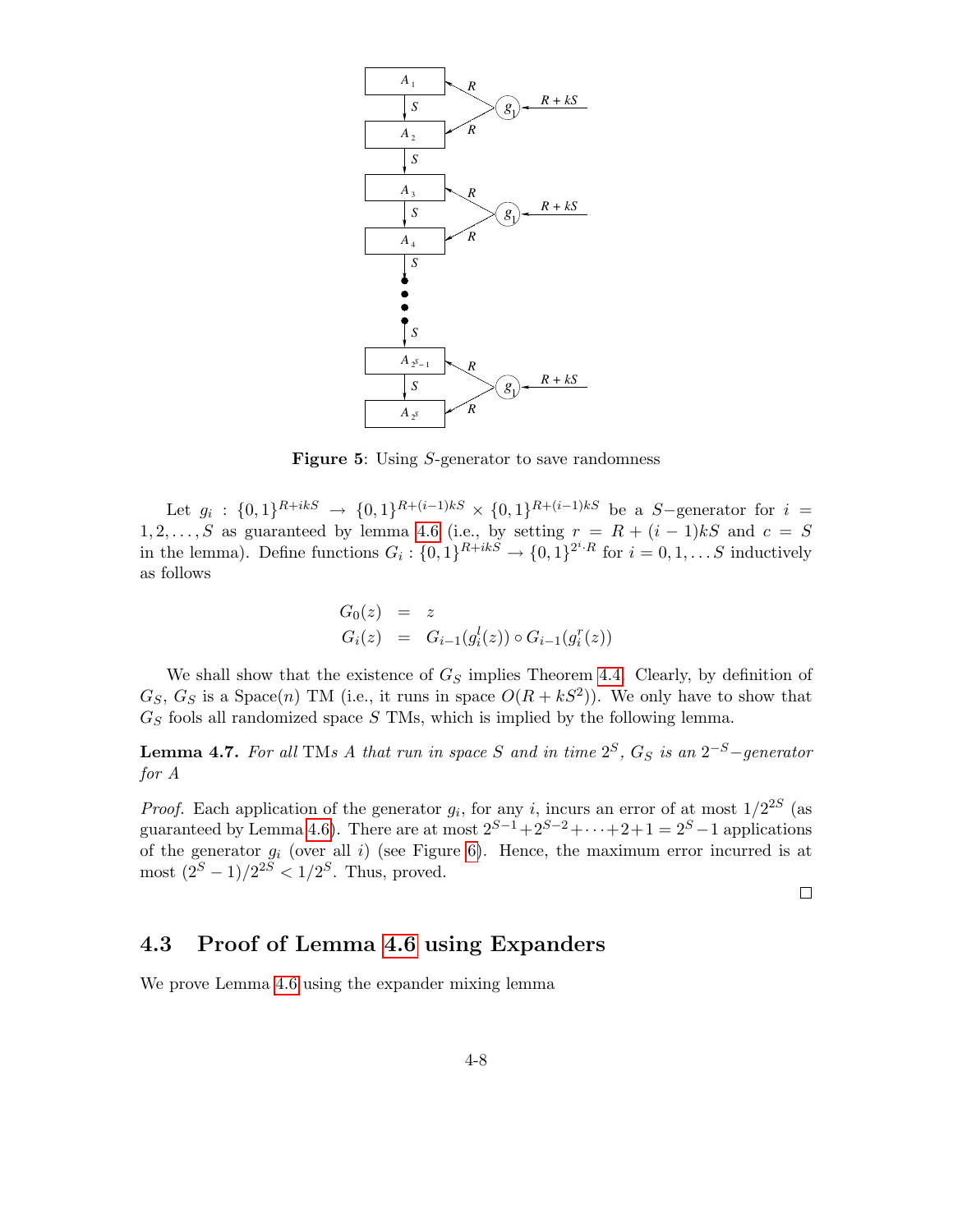

<span id="page-8-0"></span>**Figure 6:** Pseudo-random generator  $G_S$  for Space S machines

**Lemma 4.8** (Expander Mixing Lemma). If  $G = (V, E)$  is a D-regular graph with spectral expansion  $\lambda$ , then for all sets S and  $T \subseteq V$ , we have

$$
\left|\frac{e(S,T)}{|E|}-\frac{|S|}{|V|}\cdot\frac{|T|}{|V|}\right|\leq \lambda \sqrt{\frac{|S|}{|V|}\cdot\frac{|T|}{|V|}}\leq \lambda,
$$

where  $e(S,T)$  denotes the number of edges between the sets S and T.

Lemma [4.6](#page-6-2) basically tells us that Figure [3](#page-5-1) can be replaced by Figure [4.](#page-6-1) In other words, the  $\epsilon$ -generator for communication  $r + kc$ , g, should construct strings  $g<sup>l</sup>(z)$  and  $g<sup>r</sup>(z)$  such that functions  $A_1$  and  $A_2$  are fooled into believing that these strings were random ones. The main idea is to view the set of strings  $\{0,1\}^r$  as the vertices of an expander  $G = (V, E)$  and choose the strings  $g^l(z)$  and  $g^r(z)$  to be the endpoints of a random edge of the expander.

The actual construction of the c-generator is as follows: Let  $G = (V, E)$  be a  $D =$  $2^{6c}$ -regular Ramanujan expander graph on  $|V| = 2<sup>r</sup>$  vertices. (Recall that a D-regular Ramanujan graph is a D-regular graph with the best possible spectral expansion, namely  $\lambda \approx 1/\sqrt{D}$ . Such graphs are constructed by Lubotsky, Philips and Sarnark [\[LPS\]](#page-10-4)). Note that for super-constant c, the above expander has super-constant degree. We can either construct such a Ramanujan expander explicitly or start with a constant degree Ramanujan expander and then take a suitable power of it to increase the degree). The generator  $g: \{0,1\}^{r+6c} \to \{0,1\}^r \times \{0,1\}^r$  works as follows: On input  $z = (x, i) \in \{0,1\}^r \times \{0,1\}^{d(=6c)}$ , output  $(g^l(z), g^r(z)) = (x, y)$  where y is the vertex reached by taking the i<sup>th</sup> edge out of x. **Proof of Lemma [4.6:](#page-6-2)** Let b be any string that is a possible output of the pair of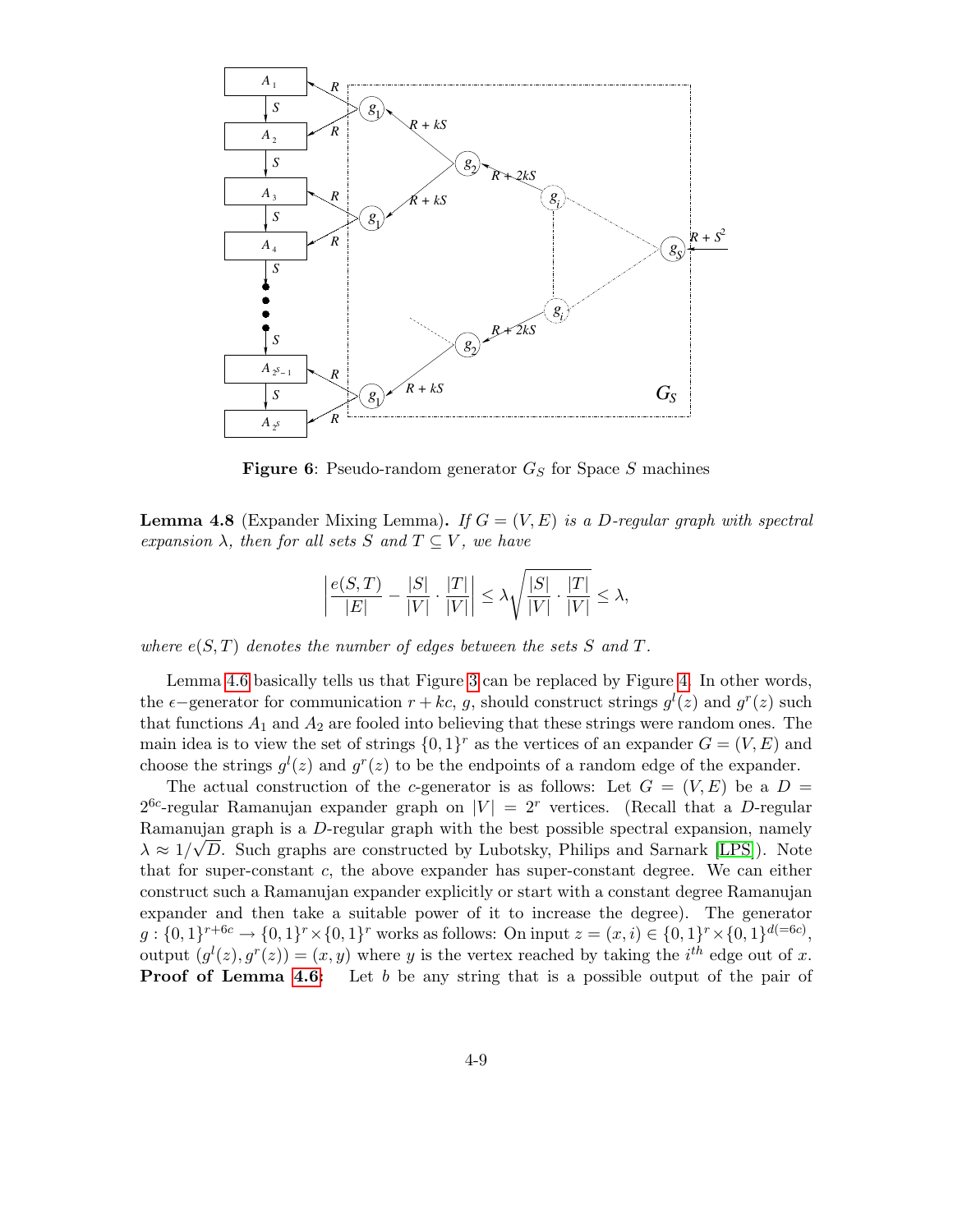algorithms  $(A_1, A_2)$ . For every  $b' \in \{0, 1\}^c$ , define the following:

$$
S_{b'} = \{x \in \{0, 1\}^r | A_1(x) = b'\}
$$
  

$$
T_{b'} = \{x \in \{0, 1\}^r | A_2(b', x) = b\}
$$

i.e., if  $x_1 \in S_{b'}$  and  $x_2 \in T_{b'}$ ,  $A_1(x_1) = b'$  and  $A_2(b', x_2) = b$ . Hence,

$$
\text{Prob}_{x_1, x_2} [A_2(A_1(x_1), x_2) = b] = \sum_{b' \in \{0, 1\}^c} \text{Prob}_{x_1, x_2} [x_1 \in S_{b'} \land x_2 \in T_{b'}]
$$
\n
$$
= \sum_{b' \in \{0, 1\}^c} \frac{|S_{b'}|}{|V|} \cdot \frac{|T_{b'}|}{|V|}
$$

Similarly,

$$
\begin{aligned} \text{Prob}_{z \in \{0,1\}^{r+a}} \left[ A_2(A_1(g^l(z)), g^r(z)) = b \right] &= \sum_{b' \in \{0,1\}^c} \text{Prob}_{(x, i)} \left[ x \in S_{b'} \land (\text{ the edge out of } x \text{ leads to } T_{b'}) \right] \\ &= \sum_{b' \in \{0,1\}^c} \frac{e(S_{b'}, T_{b'})}{|E|} \end{aligned}
$$

Hence,

$$
\begin{aligned}\n&\left|\operatorname{Prob}_{x_1,x_2}\left[A_2(A_1(x_1),x_2)=b\right]-\operatorname{Prob}_{z\in\{0,1\}^{r+d}}\left[A_2(A_1(g^l(z)),g^r(z))=b\right]\right| \\
&=\left|\sum_{b'\in 0,1^c}\frac{|S_{b'}|}{|V|}\cdot\frac{|T_{b'}|}{|V|}-\frac{e(S_{b'},T_{b'})}{|E|}\right| \\
&\leq \sum_{b'\in 0,1^c}\left|\frac{|S_{b'}|}{|V|}\cdot\frac{|T_{b'}|}{|V|}-\frac{e(S_{b'},T_{b'})}{|E|}\right| \\
&\leq \sum_{b'\in 0,1^c}\lambda \qquad \text{(By Expander Mixing Lemma)} \\
&\leq 2^c\lambda \\
&\leq 2^c \cdot \frac{1}{\sqrt{D}} \\
&= 2^c \cdot \frac{1}{2^{3c}} \\
&= \frac{1}{2^{2c}}\n\end{aligned}
$$

Thus, proved.

 $\Box$ 

# References

<span id="page-9-0"></span>[AKS] Miklos Ajtai, Janos Komlos, Endre Szemeredi: "Deterministic Simulation in LOGSPACE", STOC 1987: 132-140.